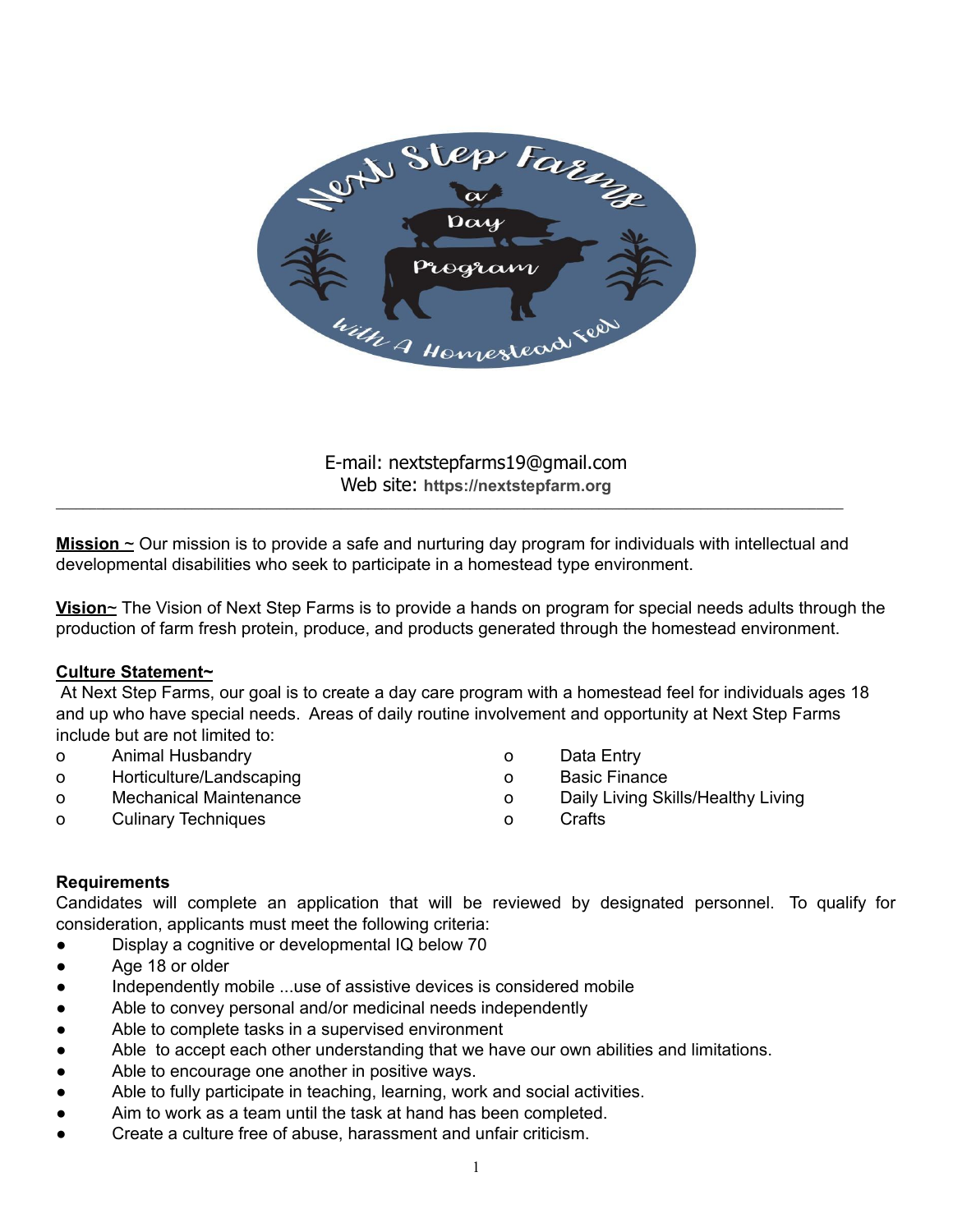Applicants and their support networks would meet with personnel to ease the transition and determine a start date. Once accepted, attendees can choose the program that best suits their personal goals and abilities. These fees will help meet the obligations of day to day operations.

| Daily Program      | Select Day Program            |
|--------------------|-------------------------------|
| Currently open two | Attends 1 or 2 scheduled days |
| days per week      | Fee \$85 per day              |

**Transportation**~ Families must arrange for all participants' transportation.

**Location of Services**~ Services are provided only at 1355 Douglass Road

**Hours of Services**~9:00- 2:00 Tuesday and Thursday. **Please see attached late pick up fee and policy.**  Holiday closings will be denoted on the yearly calendar**.**

Inclement weather policy: **Next Step Farms will be closed when Madison County schools are closed due to weather conditions.**

**Please note, if Next Step Farms schedules a week to be closed, no fees are due for that week. If you opt to be gone for a week you are still obligated to pay for that week, however we will attempt to make up that time with you when we have spots available during that month.** 

**Health-related Medical Support Services**~ This facility does not provide any type of medical treatment. We are happy to provide personal medication reminders as needed. Participants should be able to operate, maintain and administer life saving devices /medications. Caregivers may schedule any specialist onsite visit to benefit the good health of the participant. A first aid/sick room is available to isolate a participant who becomes ill during their scheduled time at the Farm until a responsible guardian arrives. EMS will be called if necessary.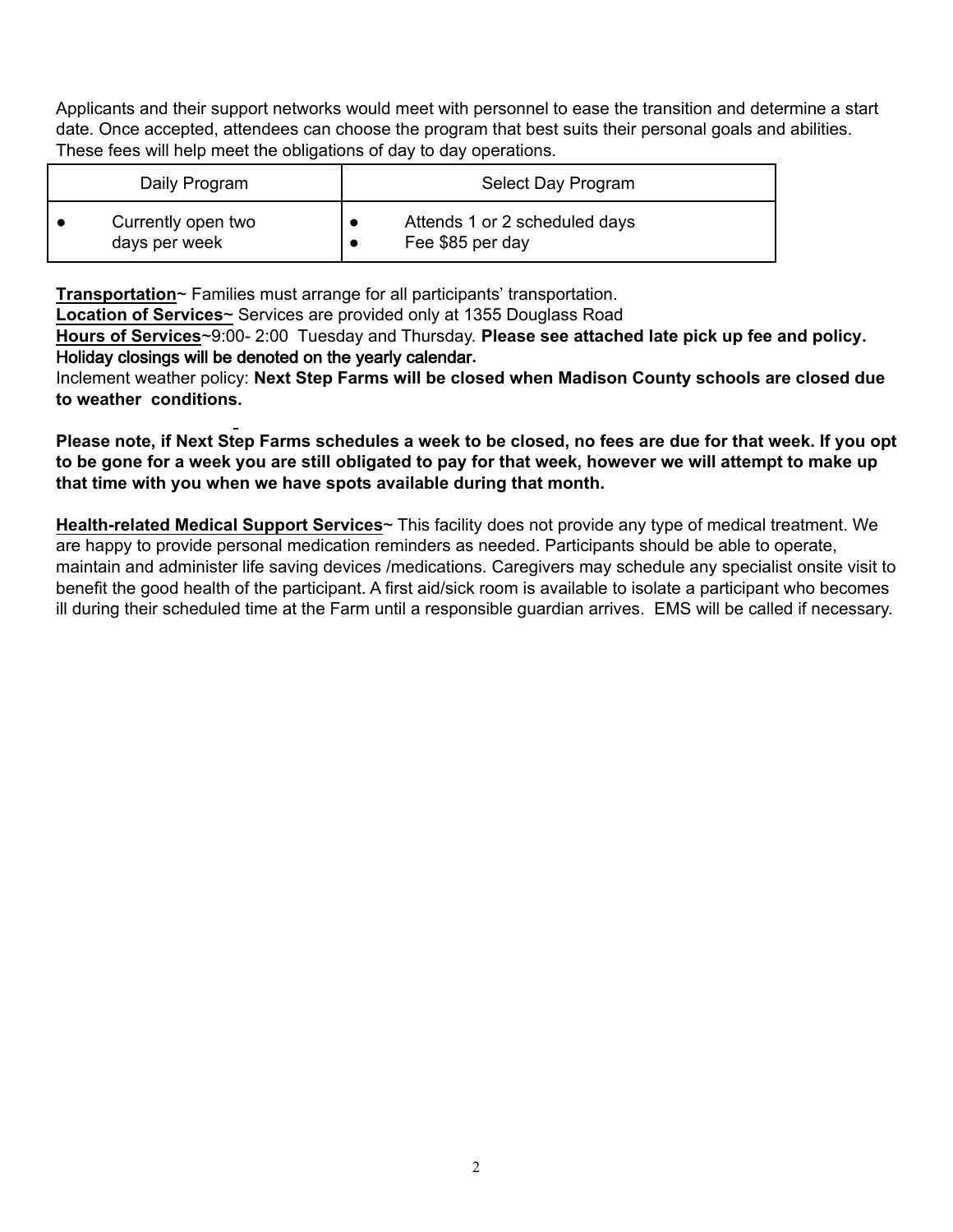### **Criteria and Agreement Contract for participants of Next Step Farms**

- Participants must display a cognitive or developmental IQ below 70
- Participants must be age 18 or older
- Participants must be independently mobile …use of assistive devices is considered mobile
- Participants must be able to understand and follow simple directions and remain with a group without the use of additional staff members.
- Participants must not present a significant threat to themselves or others.
- Participants should be able to communicate needs and thoughts for sufficient benefit.
- Participants must be either on the conscious of bowel and bladder or be able to attend to bathroom needs independently of staff supervision. Reminders will be given if needed..
- Participants who require medication during the day must bring medication in a duplicate prescription bottle with dosages and schedule indicated. Staff does not administer medication but will provide reminders and supervision
- Participants must not require nursing care or attend with a fever or serious illness.
- Family members /responsible guardians must provide or arrange all transportation for participants.
- Participants may be suspended or terminated from the program for: behavior which is severe, cannot be managed at the center; communicable diseases; when participant no longer meets criteria; failure of responsible party or caregiver to adhere to center policies; and failure to pays fees prior to service.
- Participants and Staff with infectious disease or illness such as vomiting, or diarrhea are not allowed to attend the center. This is a non-medical facility therefore any participant who becomes ill or injured at the center must be picked up by a caregiver or designated driver, within one hour of notification by staff.
- Center closing dates will be published in the newsletter. Center may close for inclement weather conditions. If Madison Schools are closed for inclement weather this adult day center will be closed.
- A late fee will be charged for any fees, which are not paid in 30 days.
- If a 30 day mark is reached for non payment of late pick up fees or three late pick ups within a 6 month period, there is an automatic suspension from the program. The spot will be held for one month pending payment of accrued late fees. The first time late after suspension within that same time frame will result in expulsion from the program and a new application will be required to return. o
- If a participant becomes anxious and asks to leave before the scheduled pickup caregiver will be called.

| Signature | ate |
|-----------|-----|
|-----------|-----|

| <b>Witness</b>                                    | Date |  |  |
|---------------------------------------------------|------|--|--|
| A copy of this form will be made for your records |      |  |  |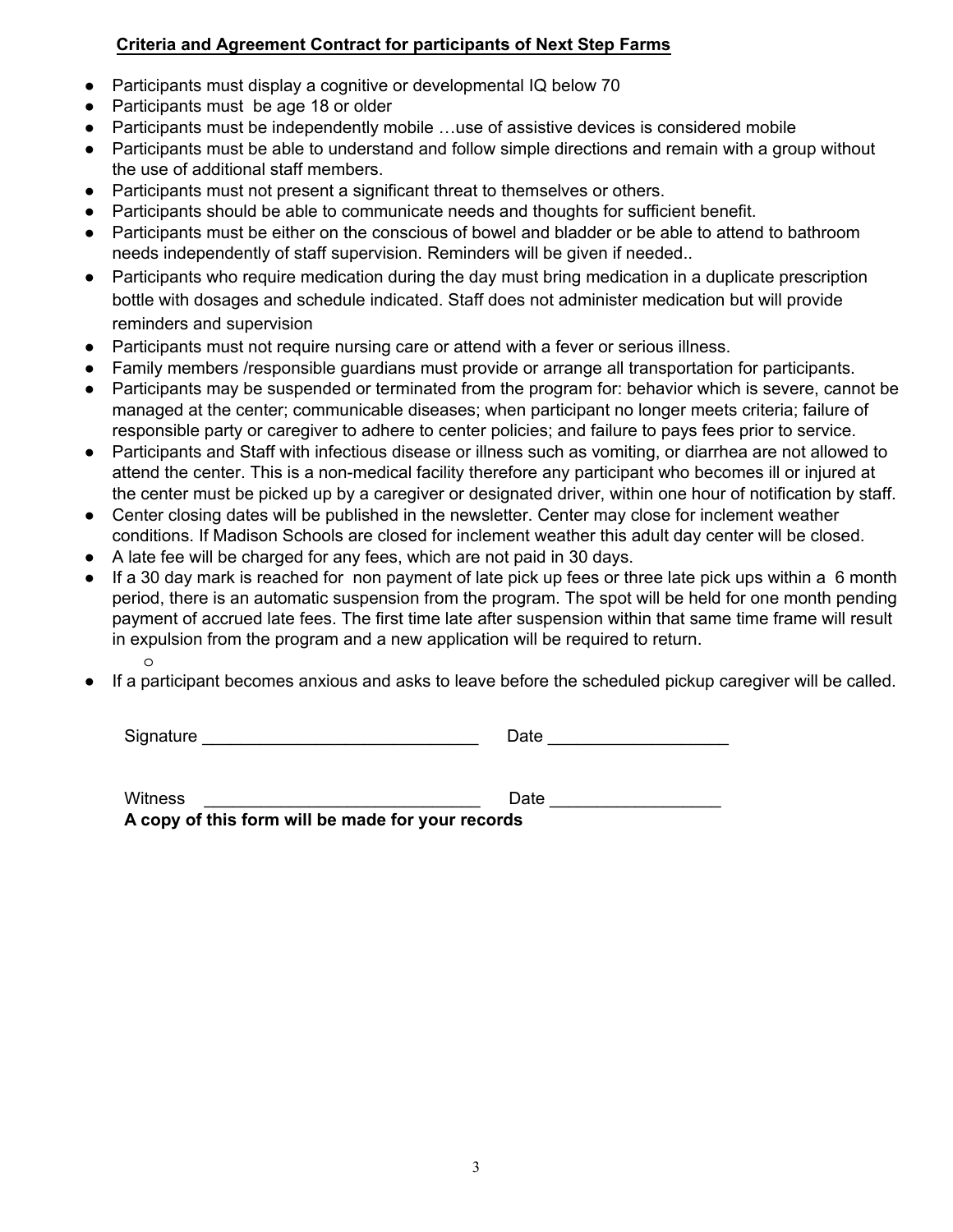| <b>Next Step Farms Participant Information</b>                                   |  |
|----------------------------------------------------------------------------------|--|
| <b>Client Information</b>                                                        |  |
|                                                                                  |  |
|                                                                                  |  |
|                                                                                  |  |
| Age _____________ Sex____________ Race ____________Ethnicity ___________________ |  |
|                                                                                  |  |
|                                                                                  |  |
|                                                                                  |  |
|                                                                                  |  |
|                                                                                  |  |
|                                                                                  |  |
|                                                                                  |  |
|                                                                                  |  |
| <b>Medical Information</b>                                                       |  |
|                                                                                  |  |
| List of prescription and non-prescription drugs the participant currently takes: |  |
| Complete form titled: Current Prescription Medication Form.                      |  |
|                                                                                  |  |
| Is participant on a special diet? _____ If yes explain ________________________  |  |
|                                                                                  |  |

**Notice: Our office must be notified in writing of any changes in the information provided concerning the care of the participant listed above to assure information and records are current and accurate in case Emergency Medical Services (EMS) is needed.**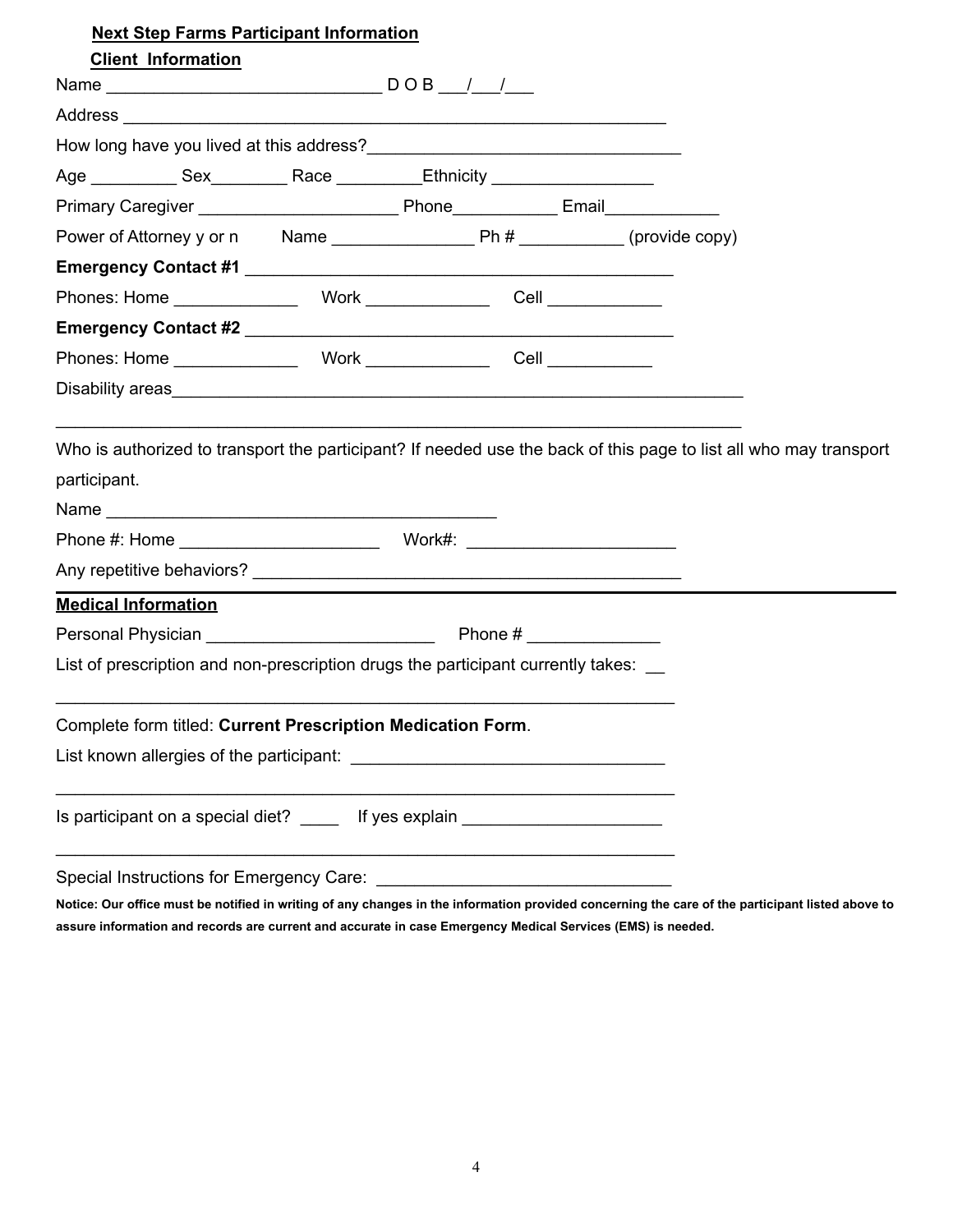## **Activities of Daily Living**

| Please help us to know your family member better                               |
|--------------------------------------------------------------------------------|
| <b>Communication Needs</b> Yes or No                                           |
|                                                                                |
| Vision/Hearing Needs Yes or No                                                 |
| Hearing aid Yes or No                                                          |
|                                                                                |
| Toileting Needs Yes or No                                                      |
|                                                                                |
| <b>Instructional Needs</b> Yes or No                                           |
|                                                                                |
| Does participant wander or try to leave primacies? The latest sexplain.        |
| Medication Needs while at the Farm Yes or No<br>If yes, specify $\blacksquare$ |

## **Publication Release Form**

Participant Name: **Example 20** and the set of the set of the set of the set of the set of the set of the set of the set of the set of the set of the set of the set of the set of the set of the set of the set of the set of

I give permission for the day center staff or designated volunteer to (check all that you agree to):

- □ Take a photograph or video tape of my family member
- □ Record my family member's voice
- □ Use my family member's art work or a reproduction thereof
- □ Arrange for publication of my family member's photo for local newspaper(s) and/ or social media (Facebook, website)

Furthermore, I authorize the use and reproduction of these for publicity or education and informational purposes without compensation to my family member or me. All copies and negatives shall constitute the property of Next Step Farms. I understand that only first names will be used for identification purposes. I understand that I will be given advance notice of any photo sessions which will be published in a newspaper. I can refuse individual photo sessions at any time. Caregiver Initials \_\_\_\_\_\_\_\_\_\_\_ Date \_\_\_\_\_\_\_\_\_\_\_\_

**Please Note**: Failure to agree to any of the items on this release form **will not** affect your family member's eligibility for the program.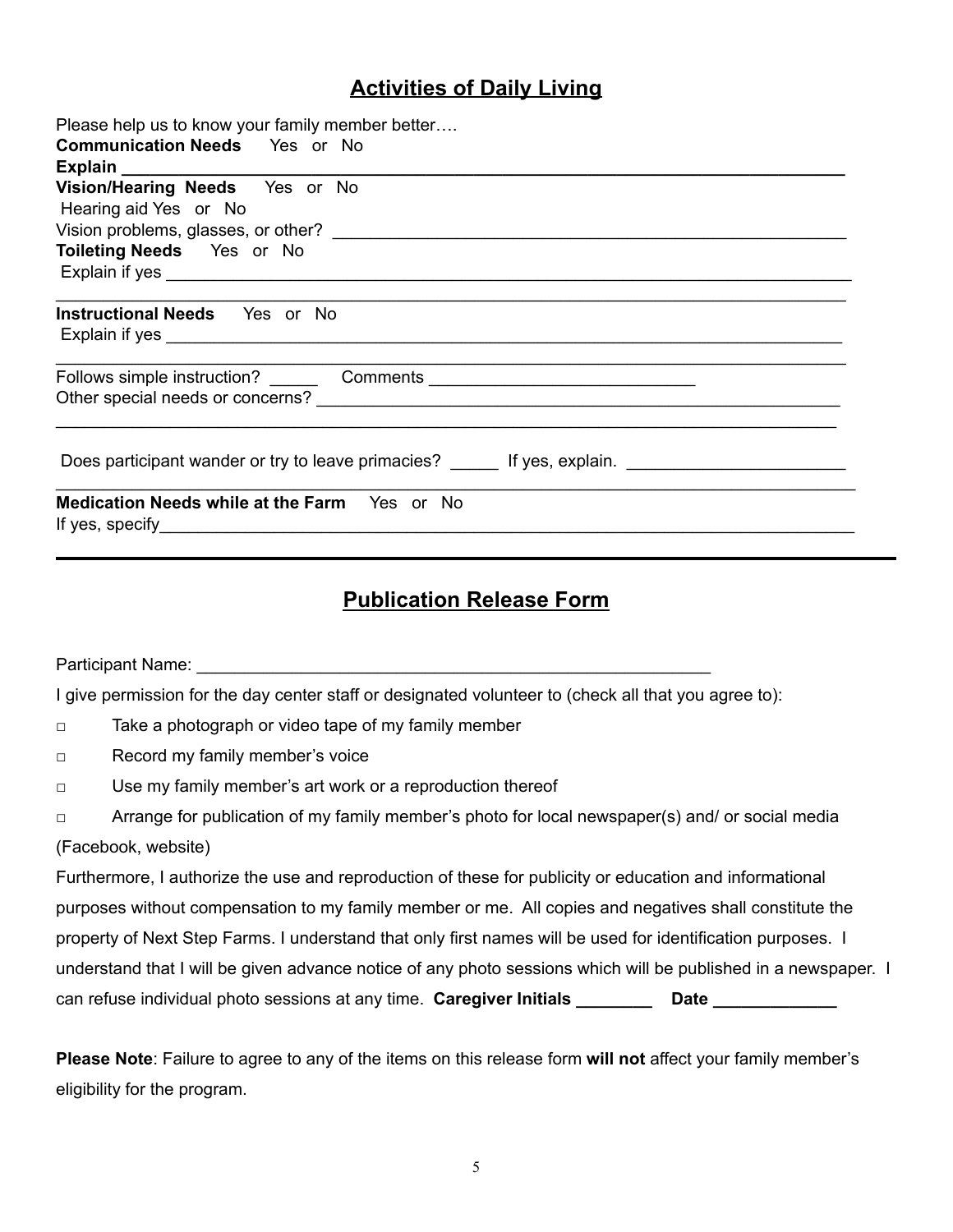# **Contract for Attendance**

| Next Step Farms has been explained to me and I have been given a copy of the policy statement.                                                                                              |
|---------------------------------------------------------------------------------------------------------------------------------------------------------------------------------------------|
|                                                                                                                                                                                             |
| For: Tuesday Thursday (circle days that apply)<br>I agree to pay monthly for care at the rate of $\frac{85}{200}$ per day and I understand that this amount is<br>due prior to the service. |
| Next Step Farms staff agrees to accept this participant for enrollment under the following conditions.                                                                                      |
| Full time(M-F) __________ Effective date _______________ Signature _____________                                                                                                            |
| Part time: ___ days a week Effective date __________ Signature _________________<br>Tuesday Wednesday Thursday Friday<br>Monday                                                             |
| If emergency medical care becomes necessary, I give permission for any treatment the staff deems                                                                                            |
| necessary. I understand any charges are the responsibility of the participant or caregiver.                                                                                                 |
| Agreement, the rules and criteria of the adult center and agree to abide by them.                                                                                                           |
| Date _____________________                                                                                                                                                                  |
| (Parent/Guardian)                                                                                                                                                                           |
| (Client)                                                                                                                                                                                    |
| Date _____________________                                                                                                                                                                  |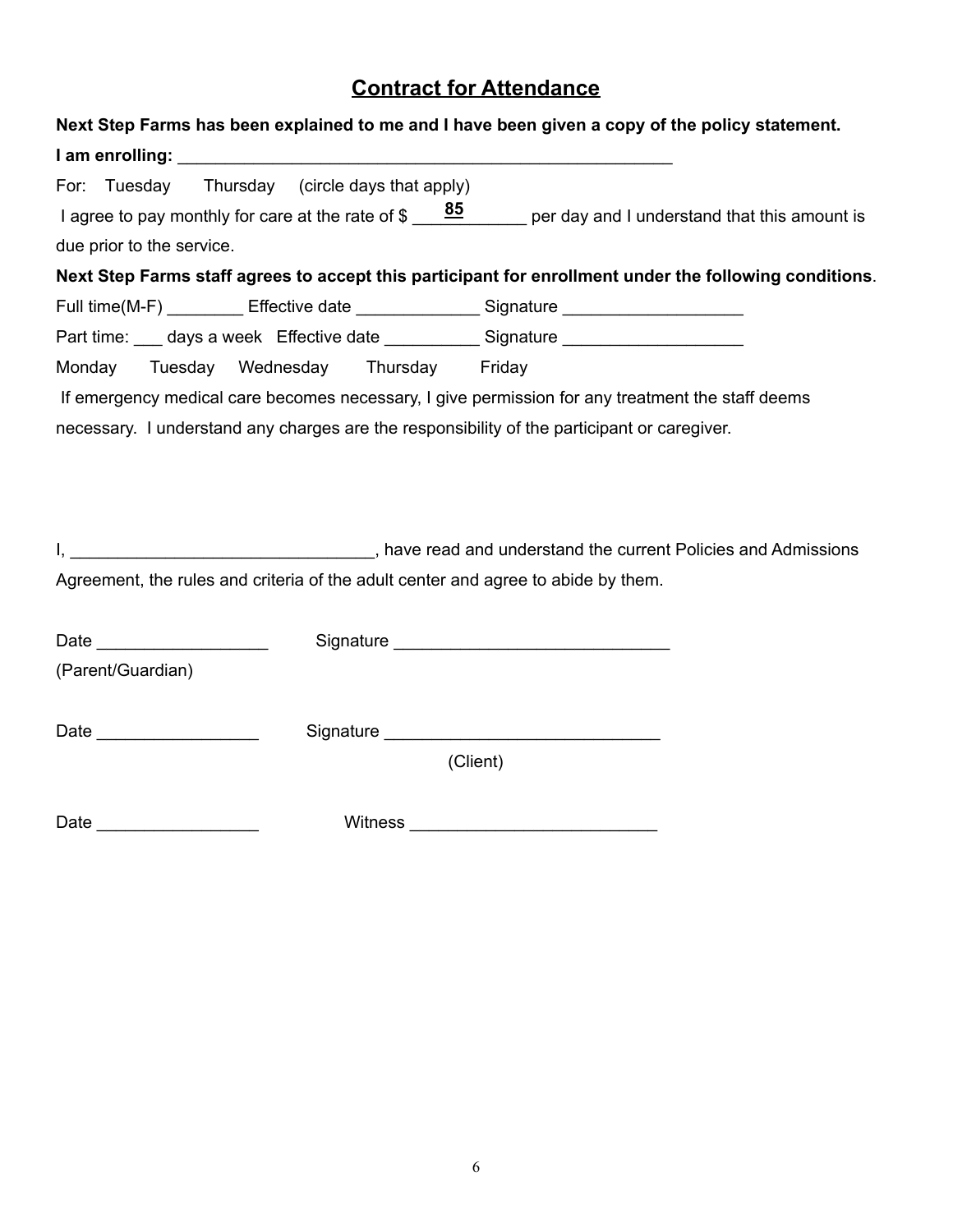## **Waiver of Liability**

#### Participant's Name

I hereby give permission for my family member to participate in the adult center activities describe below. I will not hold any of the Next Step Farms staff, volunteers, or board members responsible for any injury to the above-named participant which occurs during any of the activities listed below.

❑ Daily activities at Next Step Farms. To include but not limited to: baking or cooking activities, gardening activities, animal care, business skills, sales, personal daily living and hygiene

❑ Monitor prescription medications, as prescribed by physician. Staff will give reminders when medication is to be taken.

 $\Box$  Monitor nonprescription medications as requested by the caregiver. Caregiver is responsible for bringing the medication to the NSF in its original container.

 $\Box$  Utilize exercise equipment or daily required tasks activities that are provided □Without restrictions □ With restrictions as listed below.

\_\_\_\_\_\_\_\_\_\_\_\_\_\_\_\_\_\_\_\_\_\_\_\_\_\_\_\_\_\_\_\_\_\_\_\_\_\_\_\_\_\_\_\_\_\_\_\_\_\_\_\_\_\_\_\_\_\_\_\_\_\_\_

If there is an item or items, you **Do Not Approve** please indicate below the activity or activities to omit.

\_\_\_\_\_\_\_\_\_\_\_\_\_\_\_\_\_\_\_\_\_\_\_\_\_\_\_\_\_\_\_\_\_\_\_\_\_\_\_\_\_\_\_\_\_\_\_\_\_\_\_\_\_\_\_\_\_\_\_\_\_\_\_\_\_\_\_\_\_\_\_\_\_\_\_\_\_ \_\_\_\_\_\_\_\_\_\_\_\_\_\_\_\_\_\_\_\_\_\_\_\_\_\_\_\_\_\_\_\_\_\_\_\_\_\_\_\_\_\_\_\_\_\_\_\_\_\_\_\_\_\_\_\_\_\_\_\_\_\_\_\_\_\_\_\_\_\_\_\_\_\_\_\_\_

| Caregiver      | Date |
|----------------|------|
| <b>Witness</b> | Date |

\_\_\_\_\_\_\_\_\_\_\_\_\_\_\_\_\_\_\_\_\_\_\_\_\_\_\_\_\_\_\_\_\_\_\_\_\_\_\_\_\_\_\_\_\_\_\_\_\_\_\_\_\_\_\_\_\_\_\_\_\_\_\_\_\_\_\_\_\_\_\_